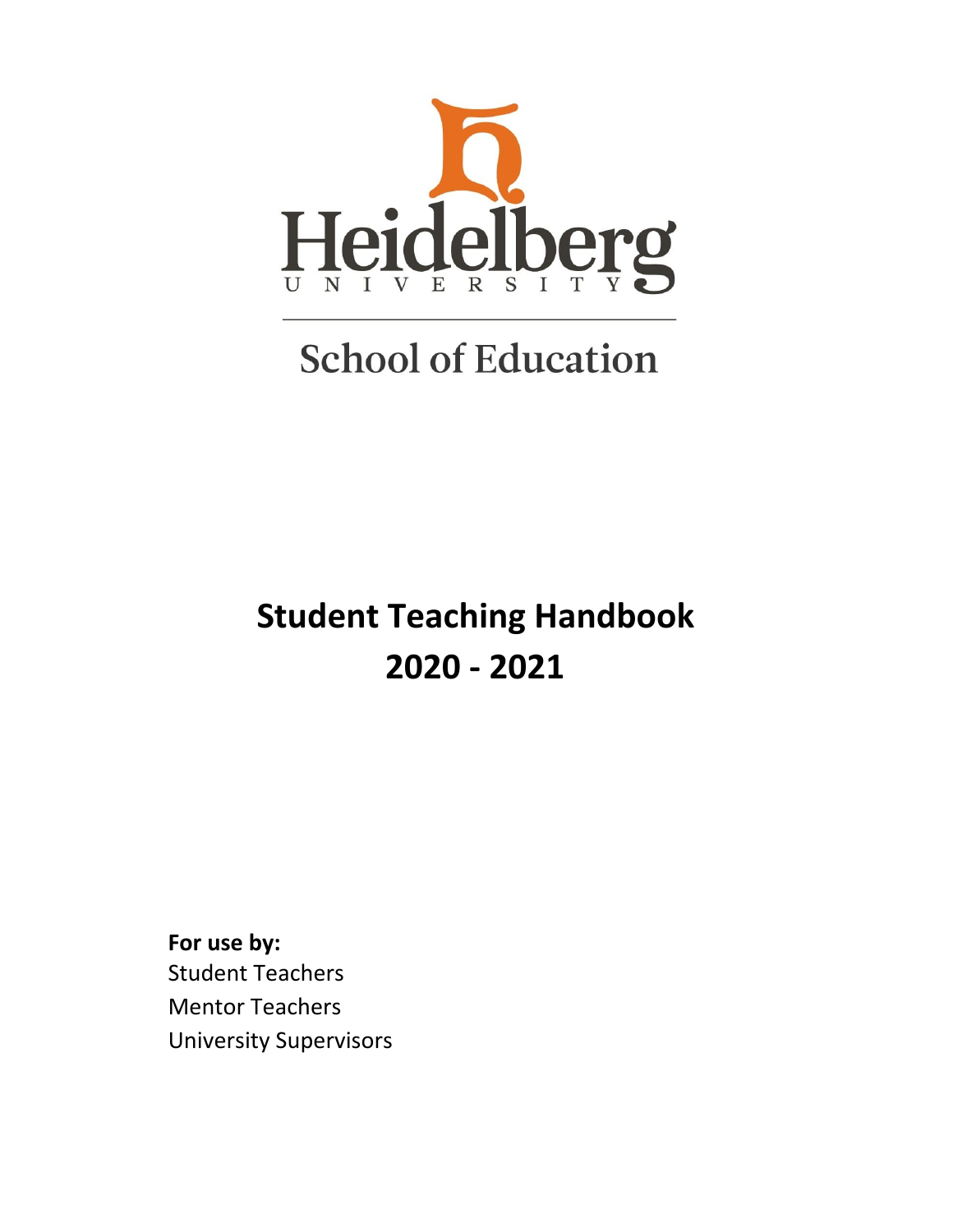## **Table of Contents**

| <b>Foreward</b>                                               |   |
|---------------------------------------------------------------|---|
| <b>Student Teaching Experience Information</b>                | 3 |
| <b>Expectations of Heidelberg University Student Teachers</b> | 4 |
| <b>Expectations of Mentor Teachers</b>                        | 5 |
| <b>Expectations of University Supervisors</b>                 | 6 |
| <b>Student Teaching Calendar</b>                              |   |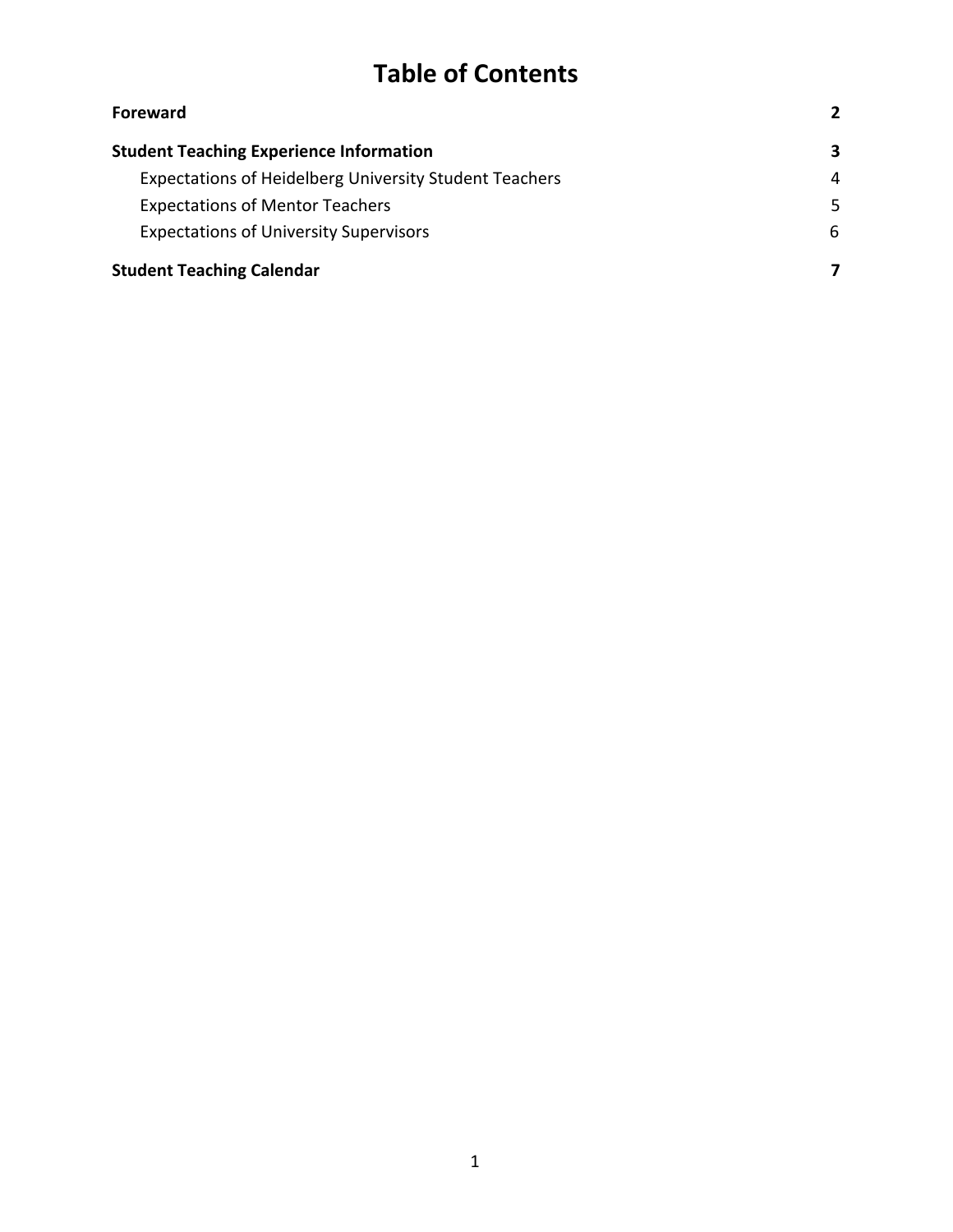### **Foreward**

<span id="page-2-0"></span>The information contained in this handbook is designed to assist the Heidelberg University student teacher, the mentor teacher, and the university supervisor in understanding the role each plays in this final field experience in the Educator Preparation Program. This handbook is designed to be used as a reference guide as the experience progresses.

The student teaching experience is a challenging and exciting time. The Heidelberg University School of Education faculty and staff are proud to be a part of preparing highly qualified and competent educators who will enter into a career in education confident and motivated to play a vital role in the lives of the children they teach.

Heidelberg University's School of Education offers our sincere appreciation of the commitment from the mentor teachers and supervisors as they support and encourage the students teachers during this experience. You all play an important part in this final phase in the preparation of our future educators!

#### **Heidelberg University School of Education contact information:**

| Dr. Dawn Noftz Henry, Director School of Education and Educator Preparation Program<br>dhenry1@heidelberg.edu | (419) 448-2128 |                      |
|---------------------------------------------------------------------------------------------------------------|----------------|----------------------|
| Mrs. Lynne Cartwright, Director of Field Placements<br>lcartwri@heidelberg.edu                                | (419) 448-2089 | cell: (419) 937-7024 |
| Mrs. Sherri Bowerman, Administrative Assistant<br>sbowerma@heidelberg.edu                                     | (419) 448-2125 |                      |

#### **Heidelberg University Student Teacher Supervisors:**

Dr. Greg Ramsdell Mrs. Lynne Cartwright Mr. Terry Phillips Mrs. Joann Stiffler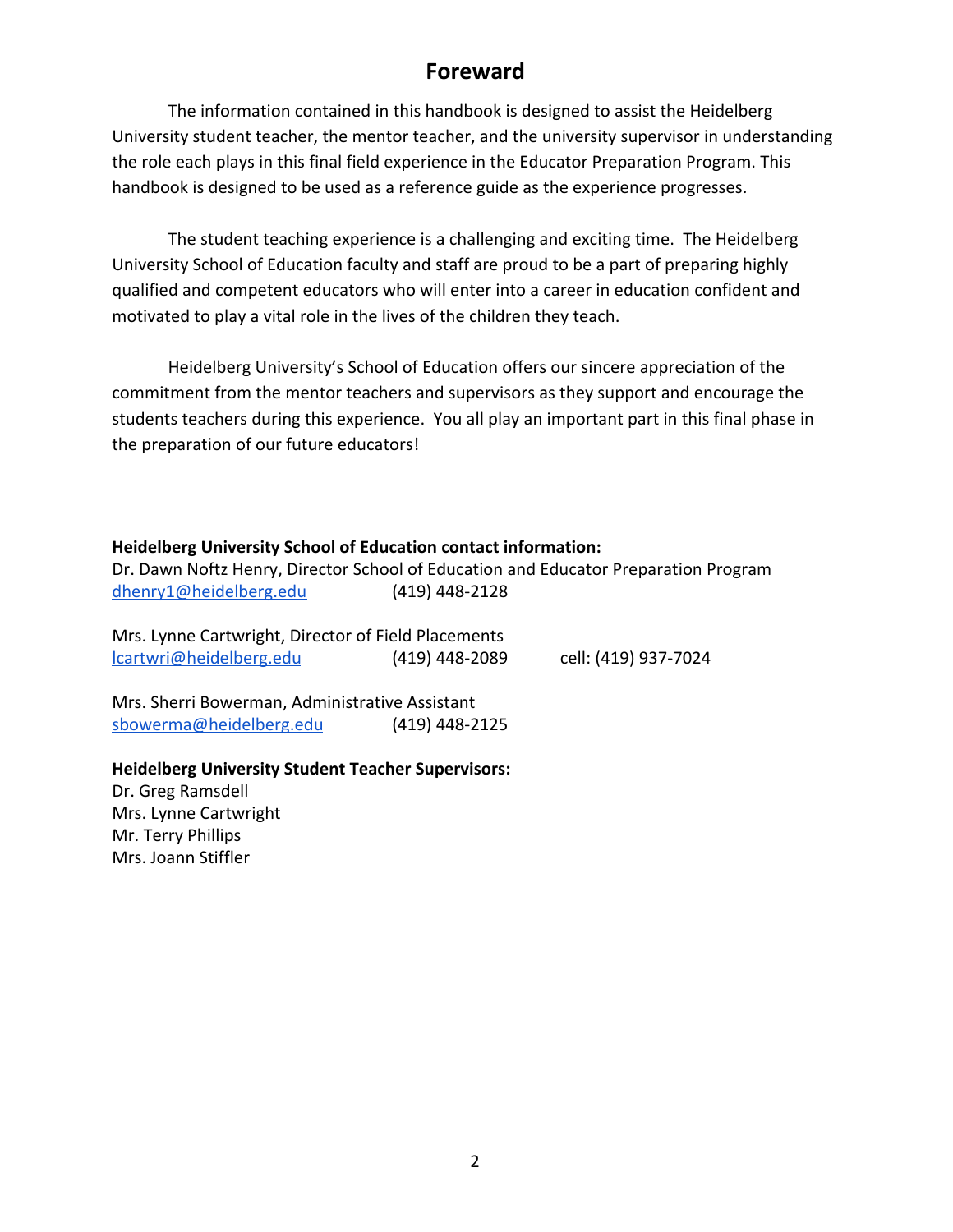### **Student Teaching Experience Information**

<span id="page-3-0"></span>The senior student teaching experience is the capstone of the Educator Preparation Program. Student teachers are emerging professionals. While student teachers are partners with in-service teachers who agree to mentor them in schools and classrooms, the mentor teacher is the advisor and guide during this valuable experience. In every way, student teachers are expected to display mature and professional behavior in the experience that begins their professional career. Student teachers bridge the collaboration between Heidelberg University and the public/parochial schools. Being a student teacher is a full time job. It includes being responsible for the entire class load plus out of-class responsibilities. Therefore, student teachers are held to the highest standards of code of conduct in the field of education.

- **1.** The university supervisor will schedule a short, informal orientation with the mentor teacher(s) near the beginning of the semester. This time will be determined by the mentor teacher.
- **2.** During the first three weeks of the semester (Pre-field), student teachers will attend HU classes on M/W/F and be in the field classroom on T/Th . Beginning on week four, student teachers will be present in the field classroom full-time M-F and attend seminar on Tuesdays at 4:00 pm.
- **3.** Student teachers will follow their building's calendar for holidays, professional days, parent conference, etc. Unless otherwise instructed, plan to arrive 15-30 minutes before school begins.
- **4.** Lesson plans are due to the university supervisor by midnight on Sundays as well as shared with the mentor teachers prior to teaching them.
- **5.** A three-way conference will be held with the student teacher, mentor teacher and university supervisor at midterm. Prior to this conference, all parties will have filled out the Candidate Pre-service Assessment of Student Teaching (CPAST) in preparation for discussion of the experience thus far.
- **6.** All student teachers will be completing the edTPA teacher performance assessment during the first half of the student teaching experience. Dr. Dawn Henry will be overseeing and instructing the edTPA material.
- **7.** Induction into full-time teaching should be gradual and geared to each individual student teacher. Team teaching or co-teaching with the mentor teacher is highly encouraged.
- **8.** The School of Education reserves the right to remove any student teacher whose performance is deemed unsatisfactory. A removal from the field experience will result in failure and loss of credit for the course.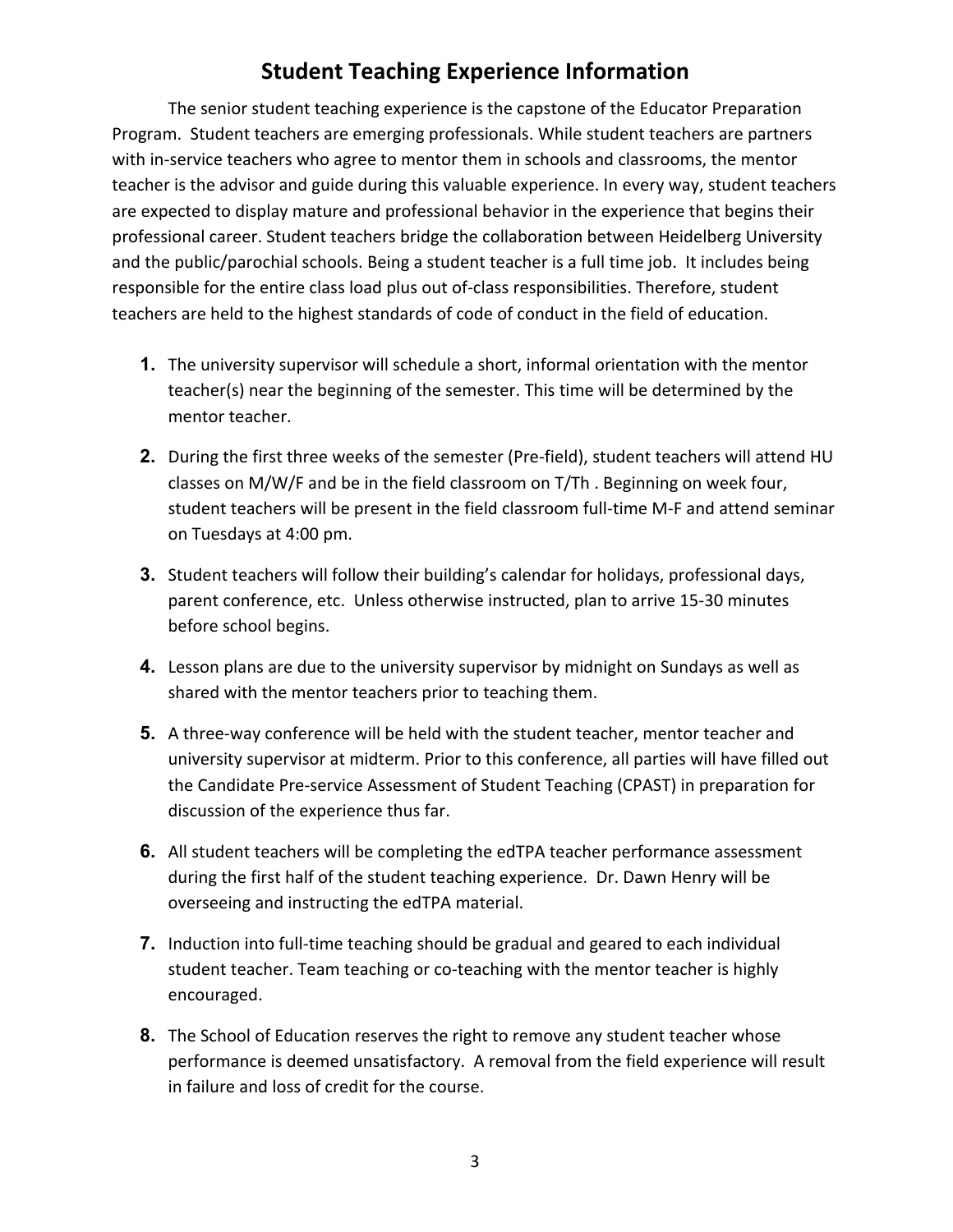#### <span id="page-4-0"></span>**Expectations of Heidelberg University Student Teachers**

- 1. The student teacher is an emerging professional. While student teachers are partners with the cooperating professional teachers who agree to mentor them in schools and classrooms, the cooperating teacher is the advisor and guide during this valuable experience. In every way, student teachers are expected to display mature and professional behavior in the experience that begins their professional career. Student teachers bridge the distance between Heidelberg University and the public/parochial schools. They are active learners in a profession in which inquiry and reflection represent the norm.
- 2. Being a student teacher is a full time job. It includes being responsible for the entire class load plus out-of-class responsibilities. Attendance, punctuality, and preparation are crucial components of this responsibility.
- 3. Student teachers should take part in out-of-class activities such as parent/teacher conferences, PTA/PTO, faculty and professional meetings, and routine teaching tasks. Student teachers must place their responsibilities and activities in a primary position. Future careers in education hinge on performance during the student teaching semester.
- 4. Student teachers are expected to establish and maintain a friendly but professional relationship with students. They should not associate with students outside of school, except at a school or teacher-sponsored function.
- 5. Student teachers are guests in the assigned schools; they are expected to support all school policies and personnel. All school rules and regulations (e.g., daily arrival and departure times for teachers) as well as the school calendar are to be followed.
- 6. Student teachers should dress, talk, and act in a professional manner.
- 7. Student teachers should exemplify professionalism when dealing with confidential information.
- 8. Student teachers should assume responsibility for the quality of their experience, seek out involvement possibilities, and ask for new responsibilities as soon as they feel they are able to master them.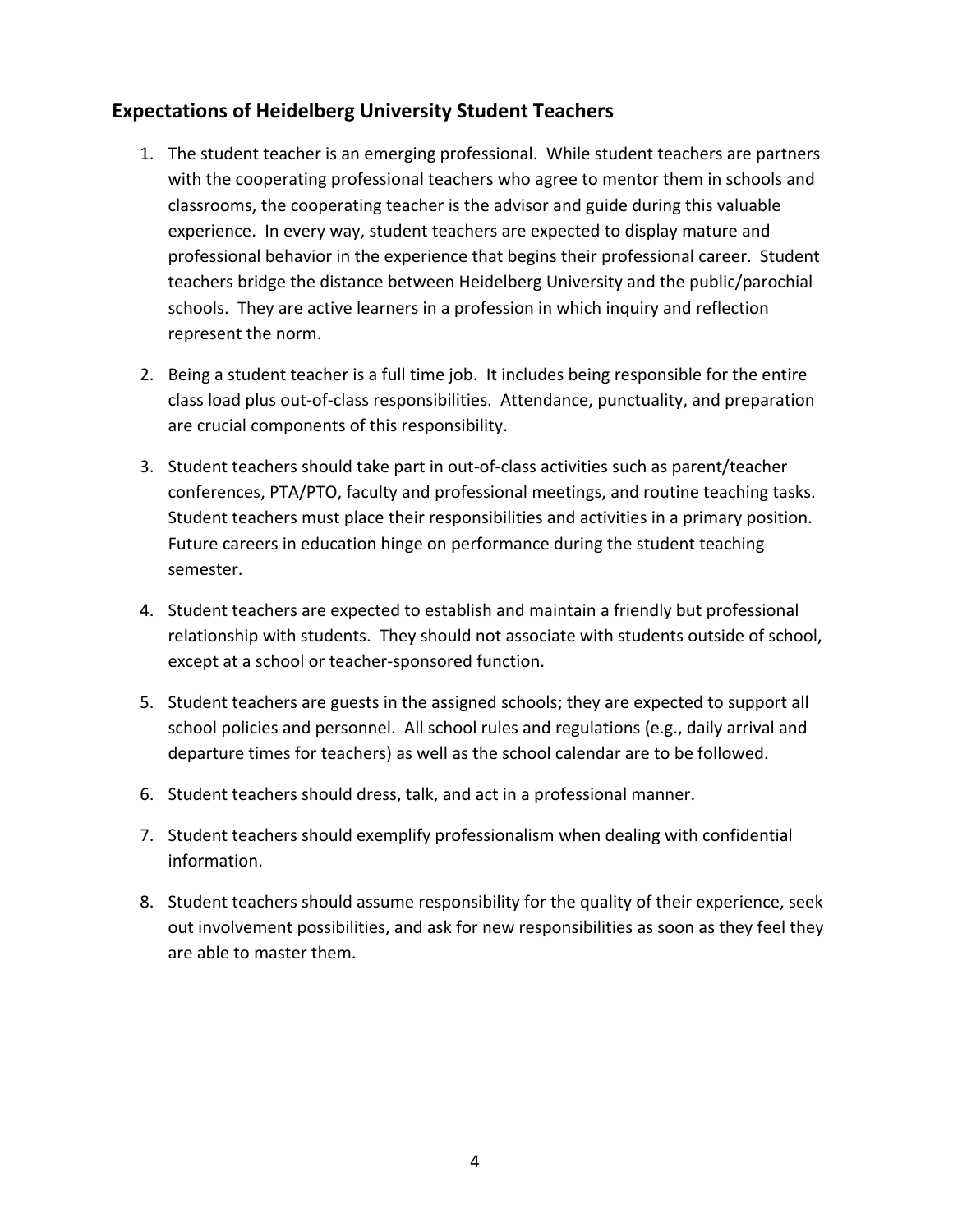#### <span id="page-5-0"></span>**Expectations of Mentor Teachers**

- 1. Model good teaching, classroom management, planning, and professionalism.
- 2. Share appropriate and applicable materials and ideas with the student teacher.
- 3. Encourage the student teacher to become actively involved with students as soon as possible. Assist student teacher in utilizing a variety of instructional strategies and assessment techniques.
- 4. Identify diverse learners in the classroom and assist student teacher in meeting the needs of those students.
- 5. Instruct student teacher on building procedures such as the following:
	- a. Fire drills, Tornado drills, Intruder/ALICE drills
	- b. Attendance policies
	- c. Discipline policies
	- d. Grading policy (Progress Book or other software), district/building grading scale
	- e. Building guidelines for monitoring study halls, lunchroom duty, hall duty, etc.
	- f. Other important information you deem necessary
- 6. After each lesson taught, reflect on its effectiveness with student teacher. This should be done as often as schedules allow.
- 7. Check student teacher's lesson plans weekly to assure completeness as prescribed by the Heidelberg lesson plan format and that the student teacher is following state/local standards for the subject being taught.
- 8. Forms for mentor teachers to complete:
	- a. **TWO** *Teacher Candidate Observation Forms*. Choose specific lessons near midterm and end of semester as formal observations. Share copies or email each observation form with student teacher and university supervisor. If necessary, mentors may use this form for additional observations.
	- b. **ONE** *CPAST* form that is used in preparation for three-way conference with student teacher and university supervisor at midterm and end of semester.
	- c. **ONE** *License-Specific Form* near the end of the semester. Send to university supervisor via email.
- 9. Contact the university supervisor or Director of Field Placements as soon as possible if questions or issues arise that need to be addressed.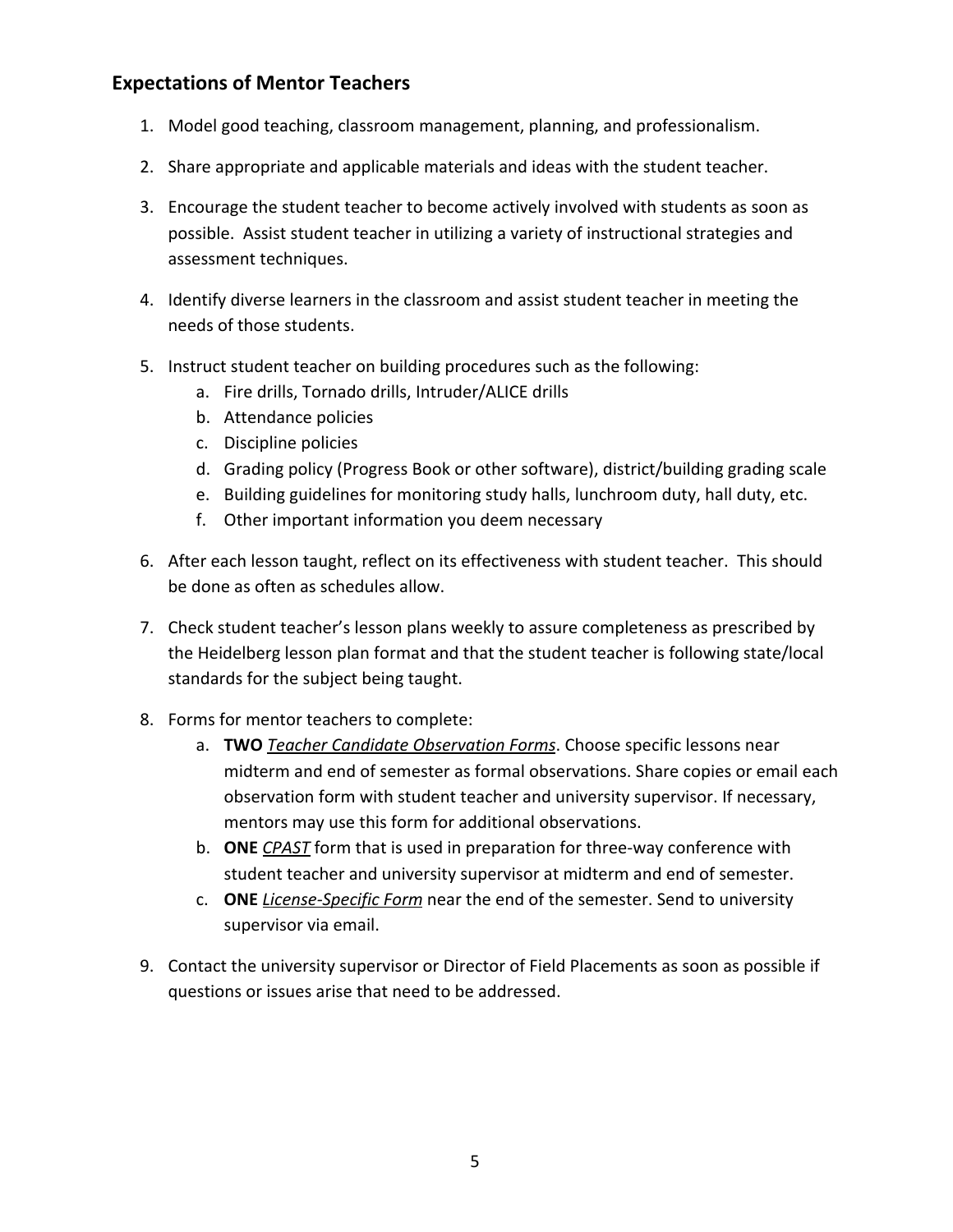#### <span id="page-6-0"></span>**Expectations of University Supervisors**

- 1. Attend the supervisor meeting and meet student teachers during the first week of the semester.
- 2. Schedule a joint orientation meeting with mentor teachers and student teachers.
- 3. Complete **THREE** formal observations using the *Teacher Candidate Observation Form*
- 4. Schedule and lead three-way conferences using the *CPAST* at midterm and end of semester. Submit the *CPAST* consensus forms to the Director of Field Placements.
- 5. Provide a letter of recommendation to the student teacher.
- 6. Turn in to Director of Field Placements:
	- a. **THREE** *Teacher Candidate Observation Form* (completed supervisor)
	- b. **TWO** *Teacher Candidate Observation Form* (completed by mentor teacher)
	- c. **ONE** *License-Specific Form* (completed by mentor teacher)
	- d. **TWO** *CPAST* consensus forms (one at midpoint and one at end of semester)
	- e. Letter of recommendation (for student teacher file)
- 7. Contact Director of Field Placements or Director of School of Education as soon as possible if questions or issues arise that need to be addressed.